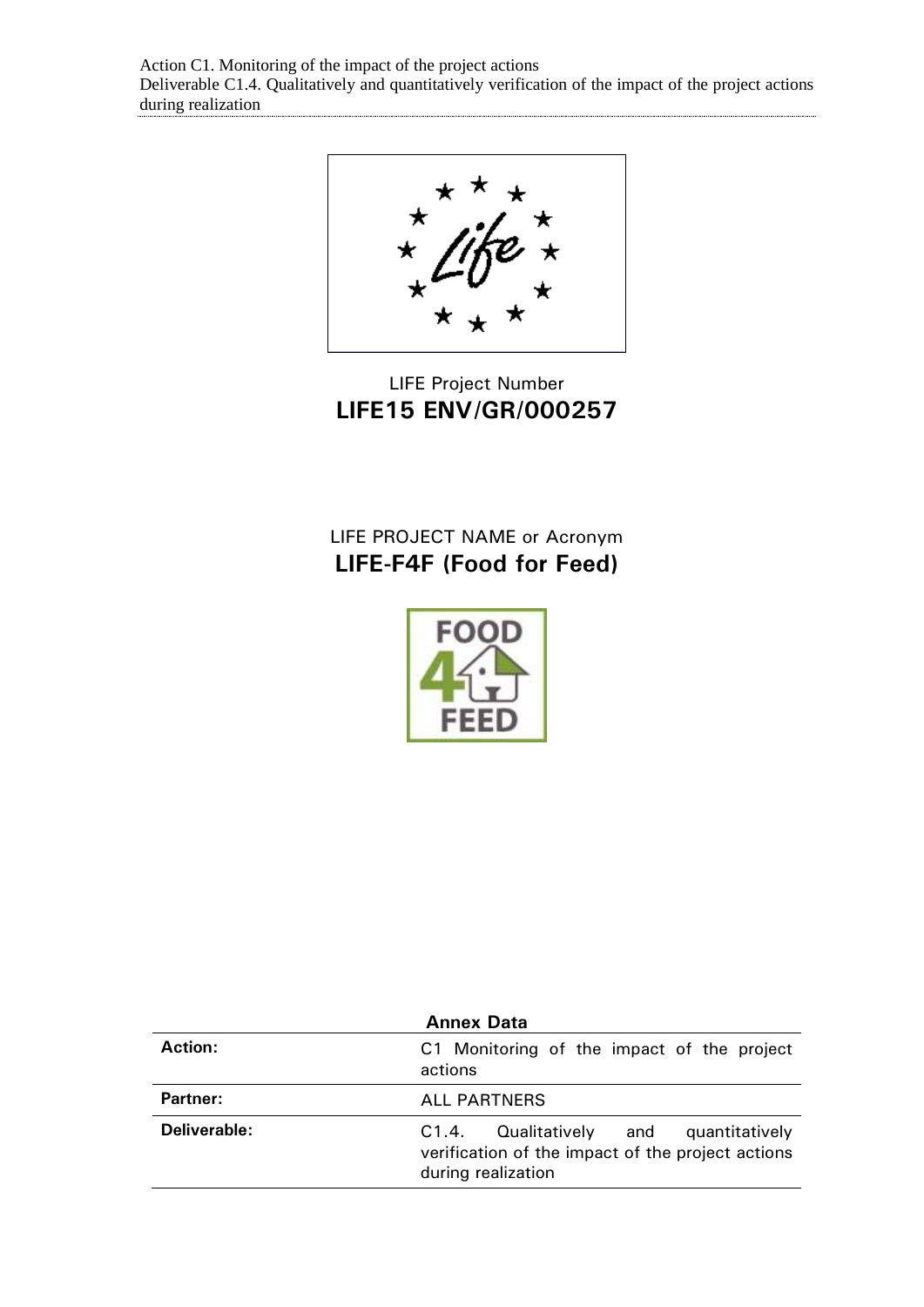# Table of contents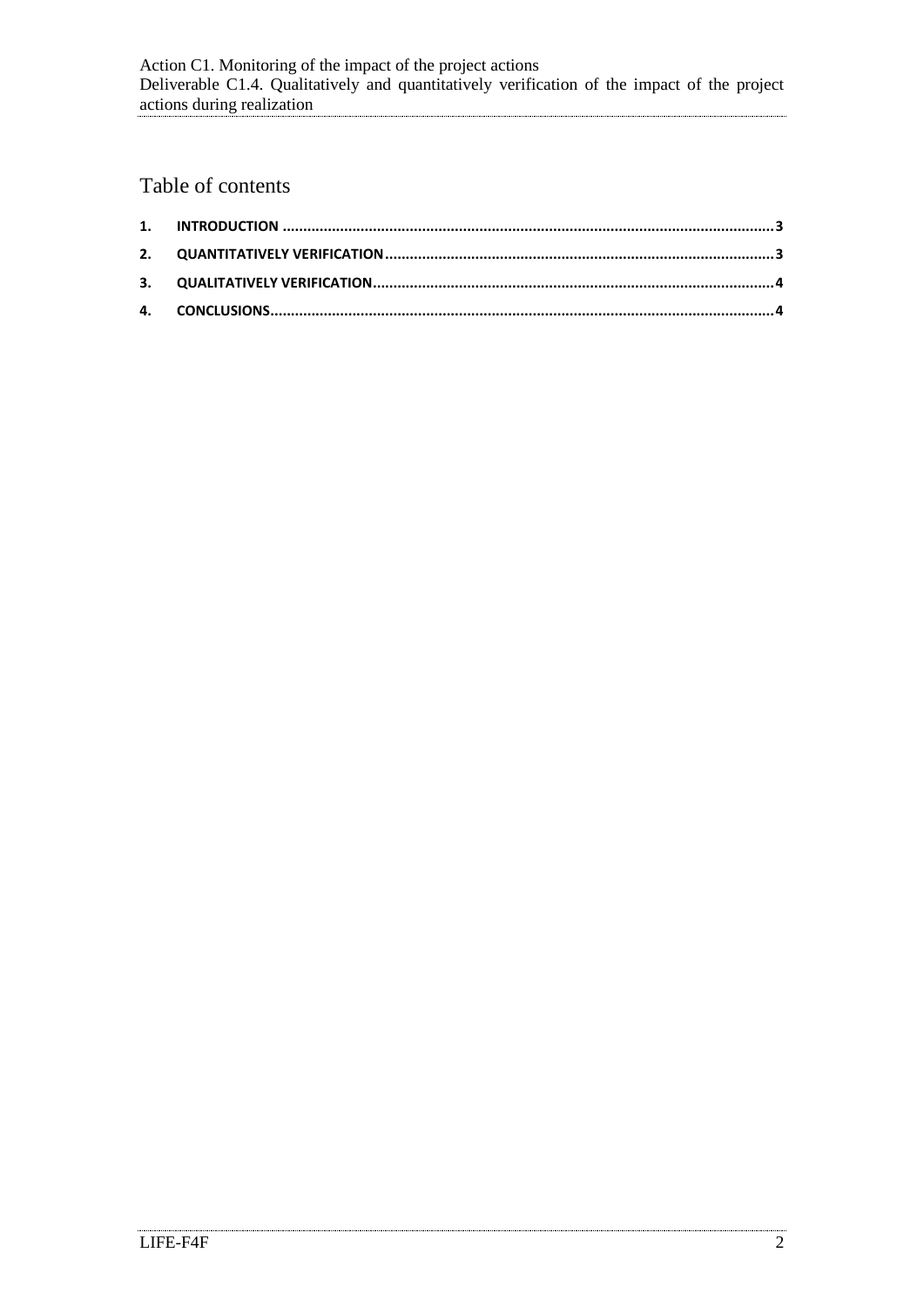#### <span id="page-2-0"></span>1. **Introduction**

During the project's implementation and its actions realization, qualitatively and quantitative impacts have been verified. In the following paragraphs, both the quantitative and the qualitative verifications are determined for the project's actions during its realization.

The main purpose and target of the present deliverable concerns the development of a monitoring system and verification methodology in every crucial step of the project's progress.

#### <span id="page-2-1"></span>2. **Quantitatively verification**

To ensure the quantitative verification of the actions and energies of the project, specific mechanisms were developed. These are the following:

✓ **Quantitative verification of the collected food waste.** For the action concerning the service of collection and management of the collected food waste from the units collaborating with the project, it was decided by the involved bodies to develop a system of recording these food waste quantities by the contractor. Under this system, the contractor's remuneration can be separate for the collection action and separate for the management of the collected food waste.

In other words, a control mechanism was developed, based on which the contractor is remunerated for the work he produces in each case separately and not horizontally.

**Regarding the food waste collection cost**: the refrigerator track for the food waste collection is equipped with a weighing system to weight and record per unit (waste producer - hotel) the produced quantities, and thus the contractor to be paid based on the weight of the collected waste. All parameters affecting the collection cost were taken into account and a price  $(\epsilon)$  per ton of collected waste was determined. **Regarding the food waste treatment cost in the pilot unit**: Within the pilot unit where the collected organic waste was treated, a recording weighting system per bin and unit was developed and any foreign material per bin and unit was recorded. According to this, the exact food waste quantity per unit that was treated and entered for processing within the pilot unit could be recorded. In this way, the control of the incoming quantities to be treated within the project unit was ensured, while at the same time the purity of the collected materials could also be quantified. With the development of this control mechanism, it was possible to verify the quantities of final product produced based on those entering the unit. This system is necessary and should be an operating guide in each relevant project and in each respective organic waste collection and management unit, as the quantity of the produced product can be accurately determined when the amount of food waste to be collected and managed is known.

 $\checkmark$  The optimum collection route system was also developed in order to be able to add new units in this route and to have the average cost per collection route. There is also a verification system developed among km and collection cost.